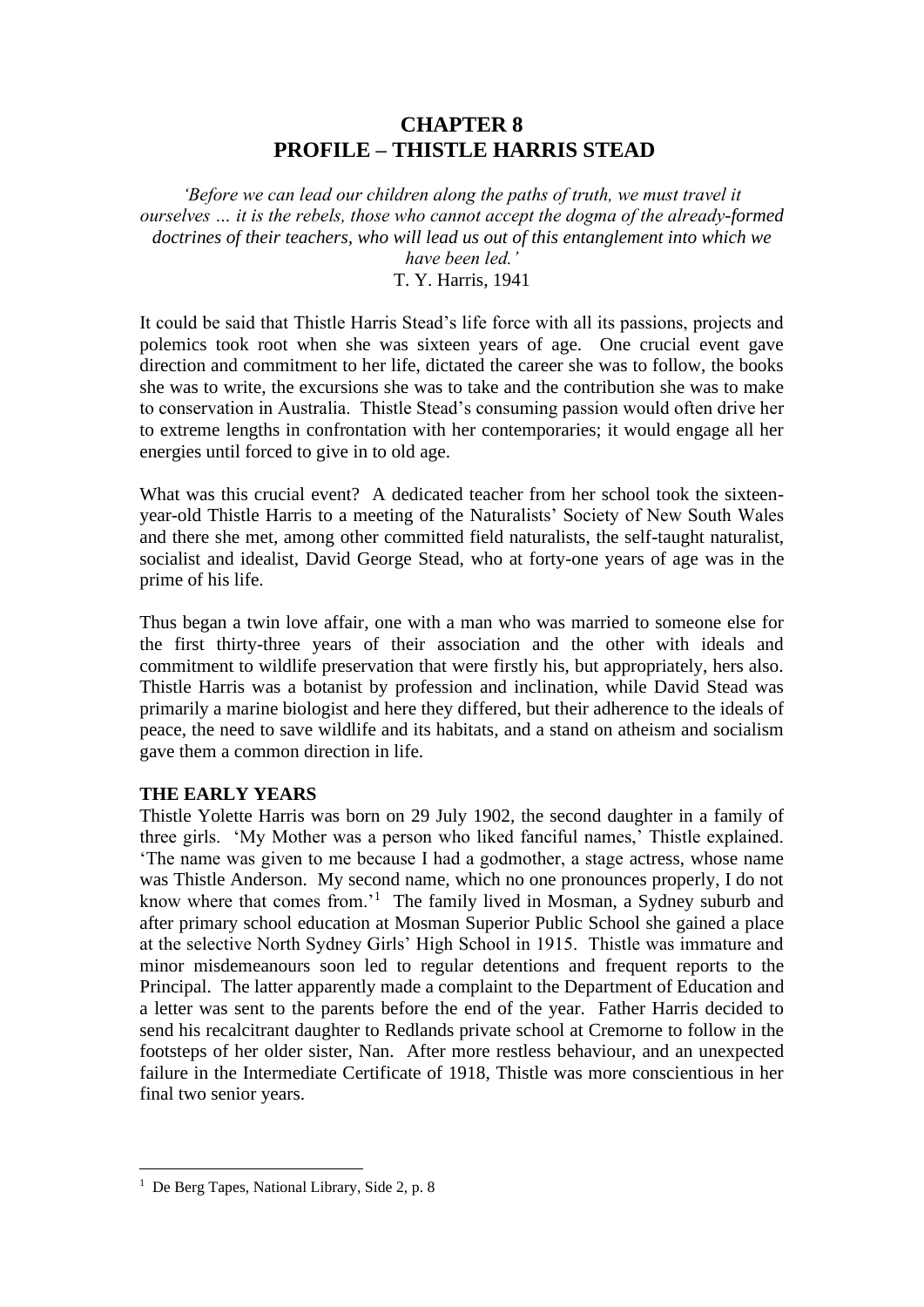Sometime in 1918 Thistle's English teacher, Constance Le Plastrier, took her to a meeting of the Naturalists' Society. Constance's first love was botany and she was an excellent field botanist. In 1916 she was co-author with Agnes A. Brewster in the production of a radical new book, *Botany for Australian Students*, a book on Australian plants for Australian schoolchildren, not only stressing descriptive botany, but stressing the importance of the ecology of Australian plants. Thistle met David Stead and life would never be the same for either of them. She was sixteen years old, and he was forty-one, the father of seven children.

Thistle realised her potential in the Leaving Certificate of 1920 and was dux of Redlands school. During this final year she realised she wanted to teach, and success in the Leaving Certificate led to the award of a scholarship which enabled her to enrol at the University of Sydney in the Faculty of Science. On 29 May 1924, Thistle graduated as Bachelor of Science, having gained Distinction in Botany in each of her three years of study. The year 1924 was spent as a student at Sydney Teachers' College, gaining her Diploma of Education.

Murwillumbah Intermediate High School was Thistle's first country appointment as a science teacher from 2 February 1925. David Stead, working in Brisbane at the time, visited her on at least one occasion. They spent that first weekend camping on Mount Warning. At the beginning of 1929, Thistle received a posting to Broken Hill High School and during the time there she struck up an association with a local botanist, Albert (Bert) Morris, who introduced her to the western flora. It was Thistle's association with Bert Morris in Broken Hill that gave her an introduction to an appreciation of the significance of ecology; her knowledge broadened to include a study of not only what plant was there, but how and why it was there. However, in August 1930, Thistle was appointed to St. George Girls' High School at Kogarah, a suburb of Sydney. Her parents having separated, she shared a room with a friend, Daisie McCulloch, in a boarding house in Rockdale. Back in Sydney there could be more frequent meetings with David Stead. They would go out in her car, attend meetings, sometimes see a show, but more often just enjoy walking out together.

# **THE CONSERVATIONIST AND AUTHOR**

Residence in the city of Sydney enabled Thistle to become actively involved in many conservationist organisations. She was on the Council of the Wild Life Preservation Society, of which David Stead was either President or Secretary. She joined the Australian Forest League and became interested in their young members, the Junior Tree Wardens, and compiled and edited the publication *The Junior Tree Warden* for its first release in May 1937, continuing as its editor for several years. In 1935 she became Honorary Secretary of the Illawarra-Bankstown Federation of Junior Tree Lovers following a move by Mr. W. J. Campbell, Honorary Secretary of the Schools Branch of the Australian Forest League to encourage co-operative efforts between schools and other bodies.

In 1931, Ada Stead, David's wife, had moved out of their Watson's Bay home and gone to live with her cousin at The Entrance. David was now a free agent to pursue his romance with Thistle, who had now taken up residence with her sister, Nan, and nephew, Alan, in Darling Point Road, Edgecliff. In 1934 the trio moved to Vaucluse.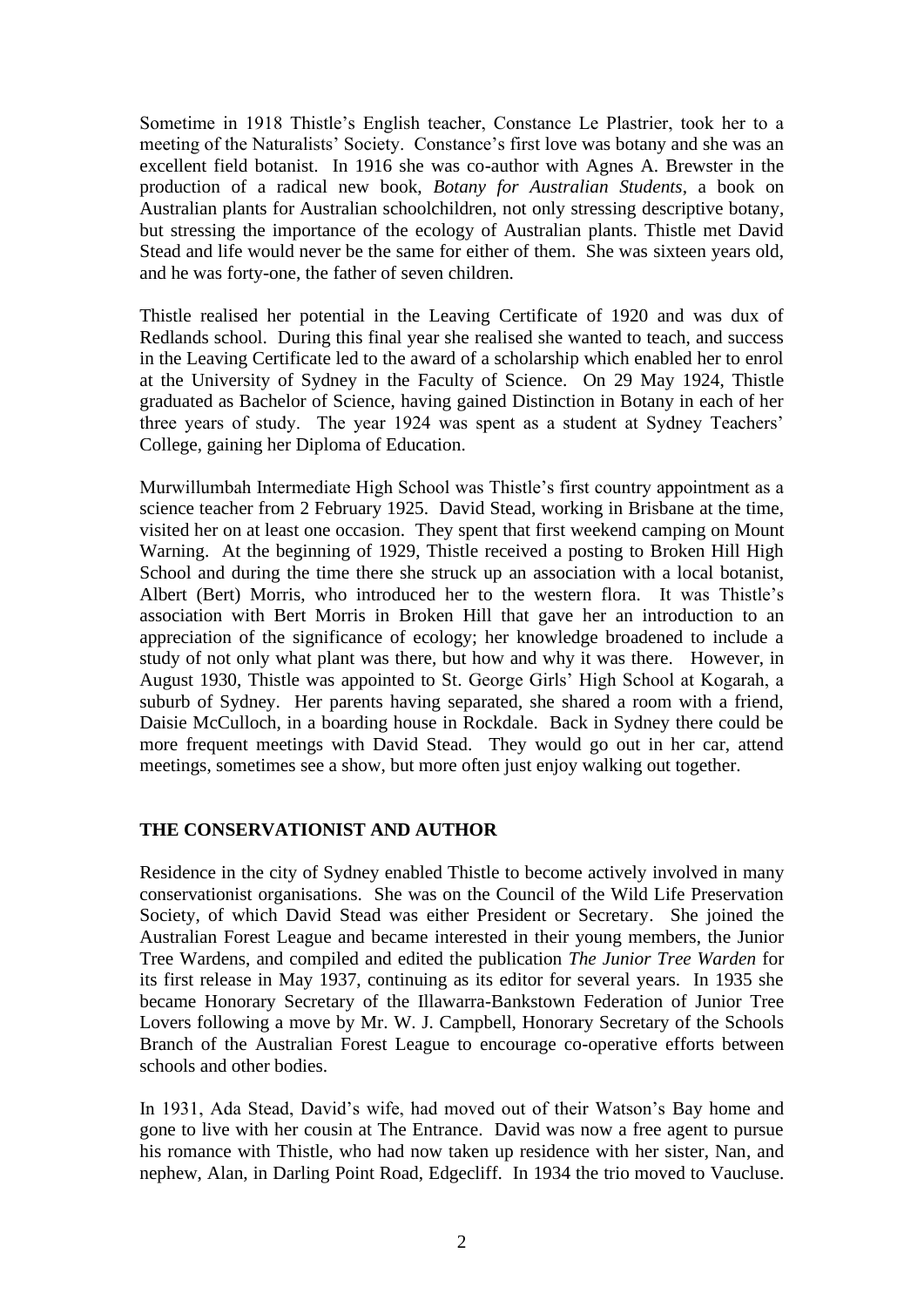Alan often became one of the party on Thistle's five to six weeks camping trips, Alan cramped in the back seat surrounded by specimens. 'We'd go all over New South Wales, to Kosciuszko, up the Namoi looking for platypus,' said Alan Clark as an adult in later years. 'We often camped on a private farm, never asking permission, and one day a farmer came down with a shot gun.'<sup>2</sup>

On 14 March 1938, Thistle took up a position as lecturer in Biology at Sydney Teachers' College, a position she held until 1962. There she was able to influence generations of student teachers in favour of the environment (including one such student, Joan (Miner) Webb, emphasising the value of hands-on experience and activities in the field. During her time there she wrote her first book, *Wild Flowers of Australia* (1938) which made a great impression on those who were interested in Australian natural history.

In early 1939 Thistle took a bold step and moved into *Boongarre*, David Stead's home at Watson's Bay. Other members of the Stead family, including married couples, were also living in the house. Thistle's father, already very ill, came to the house and made a huge fuss.

Thistle embarked on postgraduate studies and obtained a Bachelor of Education in 1943 and a Master of Education in 1945. Two books were published in 1945 – *Nature Problems* and *The Handbook of Nature Study* (for teachers). Both books stressed the value of field work for children, an aspect of teaching and learning in which she was vitally interested.

In May 1951 Ada Stead, David Stead's wife, died of a stroke and a month later Thistle and David were married. She was forty-nine years old and, since David had been out of work for many years, she continued to be the breadwinner.

During 1953 Thistle wrote her first book for the garden, *Australian Plants for the Garden*, but it was criticised for giving the wrong information on soil and habitat requirement and for having an inadequate knowledge of the plants concerned. On the other hand, C. T. White, Government Botanist in Brisbane, wrote in his Foreword that 'few people have done as much and probably none more than Thistle Harris to popularise the study of our wild flowers'. Thistle herself later said of this book, 'I realise I knew very little about the cultivation of Australian plants at this time ... but I felt that this simply had to be done, that the Australian people needed some guide in this sort of field and even if it wasn't a very good guide, it was something, and I do think this book helped to set the culture of Australian plants on a good footing'.<sup>3</sup>

Throughout her busy life of teaching, studying, and writing, Thistle continued her trips around the country, usually in her own car, always with one or other of her women friends. During the 1950s she made friends with several mature age students at Sydney Teachers' College and two of these women were to accompany her on a number of trips.

<sup>2</sup> Interview with A. Clark on 23.1.96

<sup>3</sup> De Berg tape, Side 1, p.11-12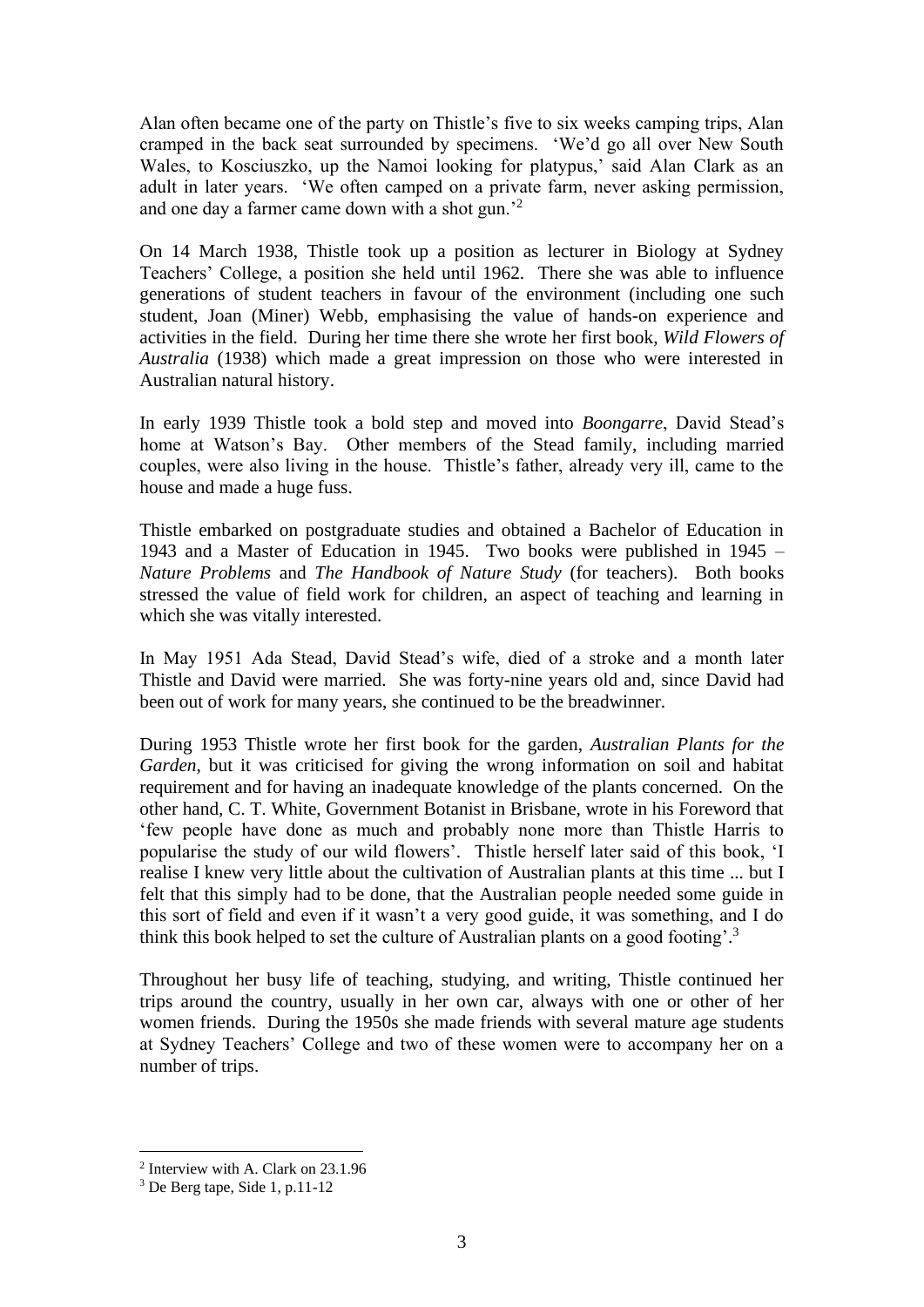Another book had its genesis in the 1950s. In July 1949, as President of the Wild Life Preservation Society, Thistle had written to Angus and Robertson to suggest the W.L.P.S would produce as a joint effort a 'good handbook for bushwalkers – *Naturecraft for the Bushwalker*: *a guide for the nature-lover, the bushwalker, the student and the teacher'.* George Ferguson replied that Angus and Robertson would be interested if Thistle would be the editor and Angus and Robertson would pay ten percent royalty to the Society. The revised title was *Naturecraft in Australia.* It was published in 1956, a book ahead of its time before general environmental awareness became a phenomenon in the seventies.

In August 1957 David Stead died, aged eighty. Thistle was so devastated she refused to go to the funeral. From being a person easy to live with, Thistle became distant from the family, her trips away became more frequent.

## **NATURE'S ADVOCATE**

Thistle was such an energetic and involved person that it is impossible to do more than list some of her activities from 1950 onwards. Following is a selection.

- 1949-1952 President of the W.L.P.S.A.
- 1957 The Society for Growing Australian Plants was launched and Thistle was much involved, being awarded an honorary life membership.
- 1958 The David George Stead Memorial Fund was established. Thistle, still in full-time employment as a lecturer at Sydney Teachers' College, was Honorary Secretary of the W.L.P.S.A. and Editor of its publication, *Australian Wild Life.*
- 1958 Thistle represented the W.L.P.S.A. in a move to declare a Primitive Area within the Kosciuszko State Park. The Society had long been working actively for the elimination of grazing from the alpine areas in Australia.
- 1960 Woollahra Municipal Council proposed to set up a womens' bowling green at Gap Park, Watson's Bay. Thistle led a very active opposition to the proposal and finally the Minister for Lands refused permission for the Park to be used in such a way.
- 1961 Thistle retired from her position at Sydney Teachers' College.
- 1962 Land was acquired at Bargo, New South Wales, on which a memorial sanctuary for David Stead was established, Wirrimbirra Sanctuary.
- 1963 Thistle was awarded the Australian Natural History Medallion by the Field Naturalists Club of Victoria, having been nominated by the Wild Life Preservation Society. Thistle continued her visits to Kosciuszko and campaigned against the destruction being caused by engineering works allowed by the Snowy Mountains Authority.
- 1966 Vincent Serventy became President of the Wild Life Preservation Society of Australia and Thistle was Vice-President.
- 1967 The Tasmanian Government in April 1965 had put forward a proposal for the flooding of Lake Pedder and opposition was strong. In June 1967 Thistle and Vincent Serventy went to Tasmania to lend their support to the 'Save Lake Pedder' campaign and they gave evidence at a Parliamentary Enquiry into the Gordon Scheme. In July, Thistle wrote to the IUCN (International Union for Conservation of Nature and Natural Resources) seeking their support.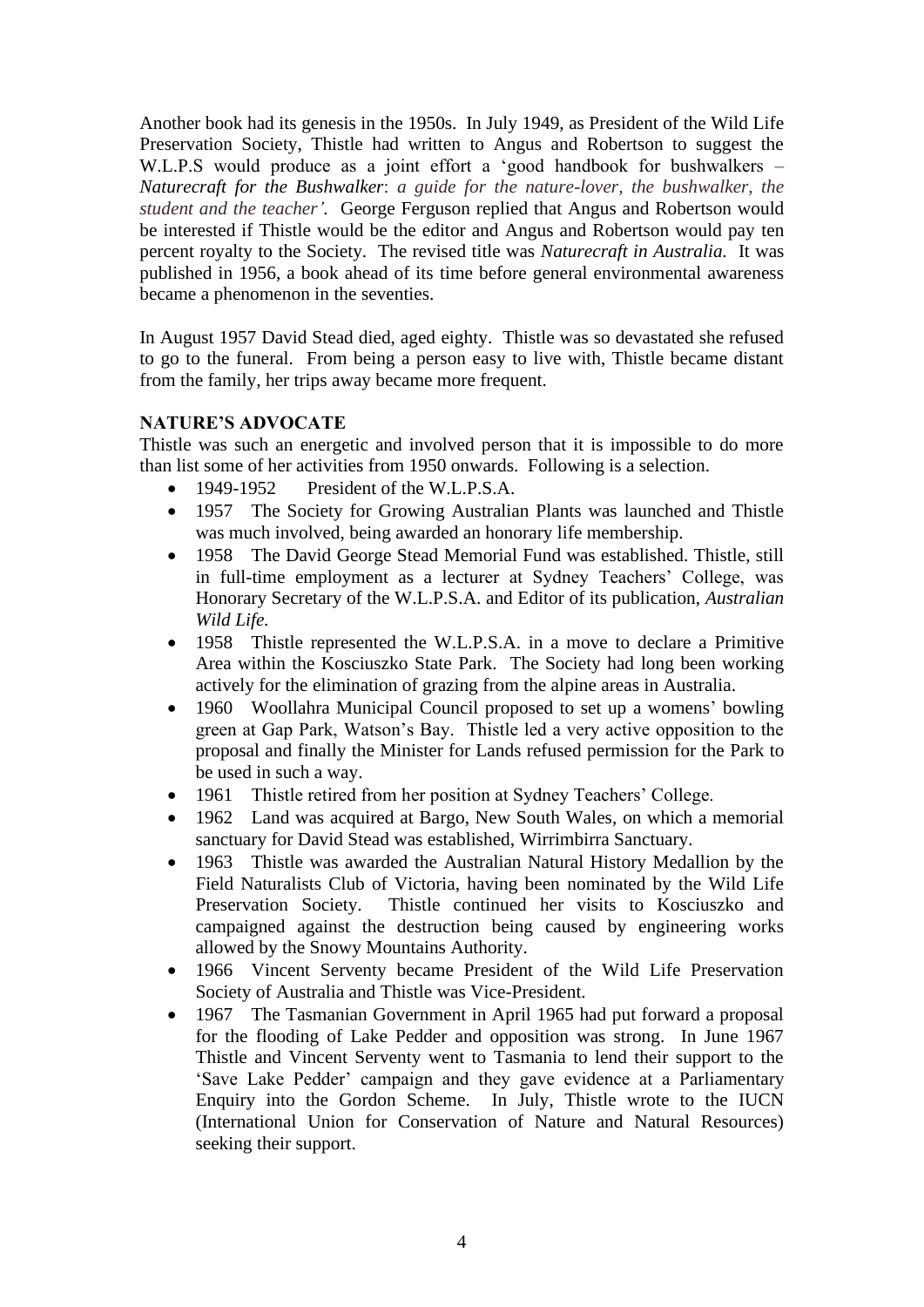- 1970 After many years of research, Thistle's book *Alpine Plants of Australia* was completed and published by Angus and Robertson. She acknowledged the generous assistance she had received from many people, including government officials and personal friends.
- 1970 Thistle prepared evidence to give to the Select Committee on Wild Life Conservation chaired by Mr. E. Fox (the Fox Report). She attended as a representative of the Stead Foundation and again on behalf of the Wild Life Preservation Society of Australia.
- 1971 The Lake Pedder Action Committee was formed, but the Tasmanian Premier refused any reconsideration of the issues. In 1975 Lake Pedder was flooded.
- 1971 A Field Studies Centre to cater for visiting schoolchildren was opened at Wirrimbirra in September.
- 1972 Thistle made another submission to the Fox Report, including eight recommendations, the most important of which were:
	- o That the Commonwealth Government undertake a survey of land use throughout the continent with recommendations for future usage, including provision of national parks, nature reserves and recreational areas.
	- o That the Commonwealth Government initiates a research program in conservation education techniques and processes at primary, secondary and tertiary levels.

There being a change of Government in December 1972, the recommendations were unable to be addressed but the Fox Committee contributed to the deliberations of the Hope Committee set up in 1973 by the Whitlam Government to look into the nature and state of the National Estate. Once again the Wild Life Preservation Society and the Stead Foundation contributed to the discussion.

- 1973 A teacher was appointed from the Department of Education to cater for school groups at the Field Studies Centre at Wirrimbirra. Thistle devoted much time, energy and finances to the David Stead Memorial at Wirrimbirra.
- 1976 Thistle became President of the Wild Life Preservation Society in 1975 while Vincent Serventy was overseas. Serventy returned in January 1976 to be alerted that Thistle intended to wind up the Society and merge it into the Stead Foundation. The move was not successful.
- 1977 Thistle published *Gardening with Australian Plants.*
- 1980 Thistle was awarded an AM for services to wildlife conservation.
- 1985 Wollongong University awarded Thistle an Honorary Doctor of Science degree for her contribution to teaching, research in natural science and wild life preservation.
- 1990 On 5 July Thistle died from a heart attack, aged eighty-seven. All her assets and the Wirrimbirra Sanctuary were left to the National Trust of Australia so that David Stead's memorial could be looked after in perpetuity.